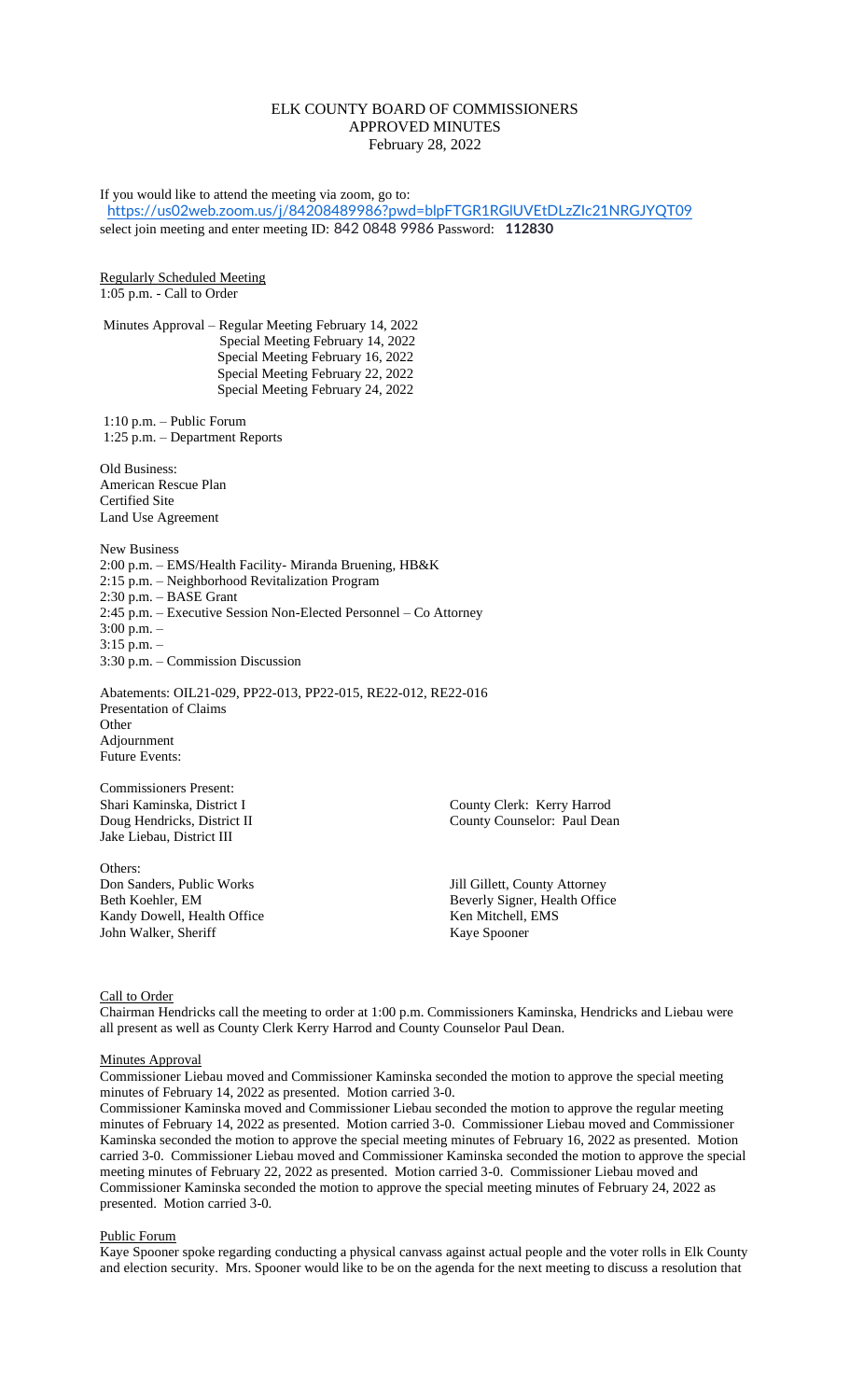would make Mrs. Spooner an official spokesman for the County. Chairman Hendricks read a letter regarding the 30 by 30 Plan. The 30 by 30 Plan will be discussed further at the next meeting.

## EMS

Ken Mitchell present the report for January 2022. There were 24 total runs with total collections being \$9,767.34. Mr. Mitchell stated the board of EMS inspector came for the annual inspection on February 10, 2022. No write ups or discrepancies were noted.

### **Sheriff**

John Walker presented the report for February 2022. Sheriff Walker stated Amy Bliss will be leaving on Sunday for KLETC for 14 weeks. Carli James was hired February 15, 2022 for dispatch.

#### Emergency Management

Beth Koehler stated the Storm Fury Session with the National Weather Service will be this Thursday at the Cox Building. Mrs. Koehler will be attending the Elk Falls City Council meeting next Monday.

### Public Works

Road

Don Sanders presented progress reports. Mr. Sanders stated he has been in contact with both quarries regarding dust control. The Commission would like Mr. Sanders to move forward with the dust control. The department received a check from FEMA in the amount of \$194,742. The 2008 shop truck is in the shop at Kline Motors the cost of repair is \$9, 878.28. Mr. Sanders would like to purchase new shop trucks. The Commission would like Mr. Sanders to get quotes to review at the next meeting. Mr. Sanders stated the department is down 5 employees as of today. Maintenance

Mr. Sanders stated the roof at the Extension Office has been sealed. The Extension Office needs to be remodeled on the inside and the air conditioning system needs to be updated. The Commission stated to go ahead with the remodel. Mr. Sanders stated the courthouse windows need to be replaced.

### County Clerk

Kerry Harrod stated Malarie Chamberlain was hired in the County Clerk's Office on February 23, 2022. Commissioner Kaminska moved and Commissioner Liebau seconded the motion to approve the addition of payroll for Malarie Chamberlain in the Clerk's Office at \$12.20 an hour. Motion carried 3-0.

### Health

Kandy Dowell presented the annual grant applications. Commissioner Kaminska moved and Commissioner Liebau seconded the motion to apply for four state grants for the Health Department in the amount of \$38,955.54. Motion carried 3-0.

## EMS/Health Facility

The facility should be move in ready by Wednesday for the Health Office and Friday for the EMS Department. Commissioner Kaminska moved and Commissioner Liebau seconded the motion to have an open house at the EMS/Health Facility on Monday, March 14, 2022 from 10:00 a.m. to 12:00 p.m. Motion carried 3-0.

### Certified Site

Commissioner Liebau moved and Commissioner Kaminska seconded the motion to move forward with the application for the certified site. Motion carried 3-0.

#### Land Use Agreement

There will be no agreement with Mr. Stange. Commissioner Liebau moved and Commissioner Kaminska seconded the motion to have the Rural Fire Department burn the pasture south of the EMS/Health facility to clean it up. Motion carried 3-0.

### Executive Session 2:38 p.m.

Commissioner Liebau moved and Commissioner Kaminska seconded the motion to go into executive session for 3 minutes to discuss non-elected personnel with Don Sanders and Paul Dean present. Motion carried 3-0.

Back in session 2:40 p.m. No action taken.

## Recess 2:40 p.m.

Commissioner Liebau moved and Commissioner Kaminska seconded the motion to recess for 5 minutes. Motion carried 3-0.

Back in session 2:45 p.m.

### Executive Session 2:47 p.m.

Commissioner Liebau moved and Commissioner Kaminska seconded the motion to go into executive session to discuss non-elected personnel for 15 minutes with Jill Gillett and Paul Dean present. Motion carried 3-0.

### Back in session 3:03 p.m.

Action: Commissioner Kaminska moved and Commissioner Liebau seconded the motion to purchase a laptop computer from Advantage Computer for the County Attorney's Office in the amount of \$2,142. Motion carried 3-0. Commissioner Kaminska moved and Commissioner Liebau seconded the motion to hire Sara McCabe as a part time County Attorney's legal assistant at the hourly wage of \$12.00 an hour. Motion carried 3-0.